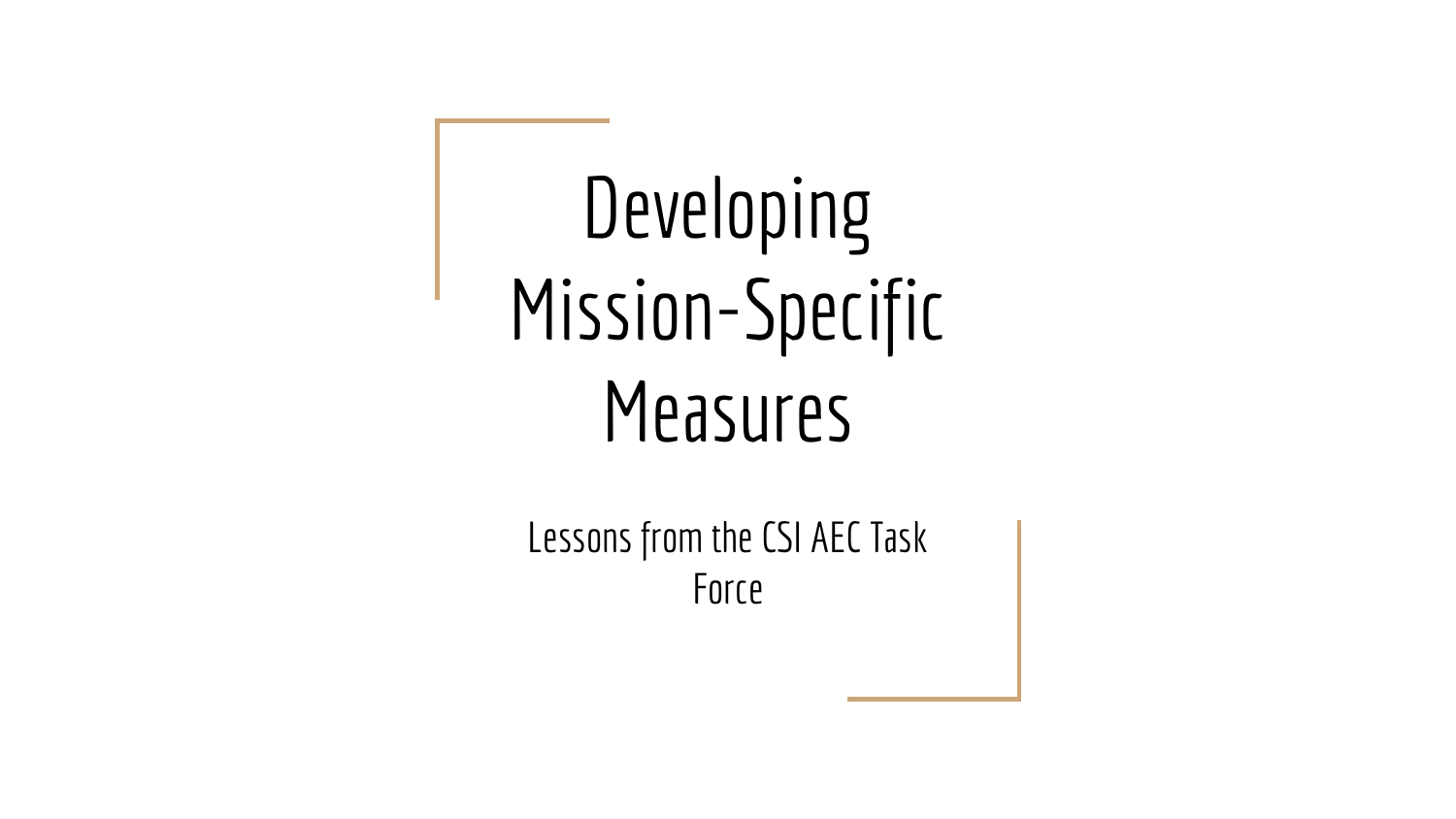

**Moderator Alex Medler - Senior Director** Safal Partners

**Discussants Ryan Marks - Director of Evaluation and Assessment**  Colorado Charter School Institute **B Sanders - Accountability Senior Consultant** Colorado Department of Education **Kent Siedel - Director, Associate Professor** Center for Practice Engaged Education Research (C-PEER) at UCD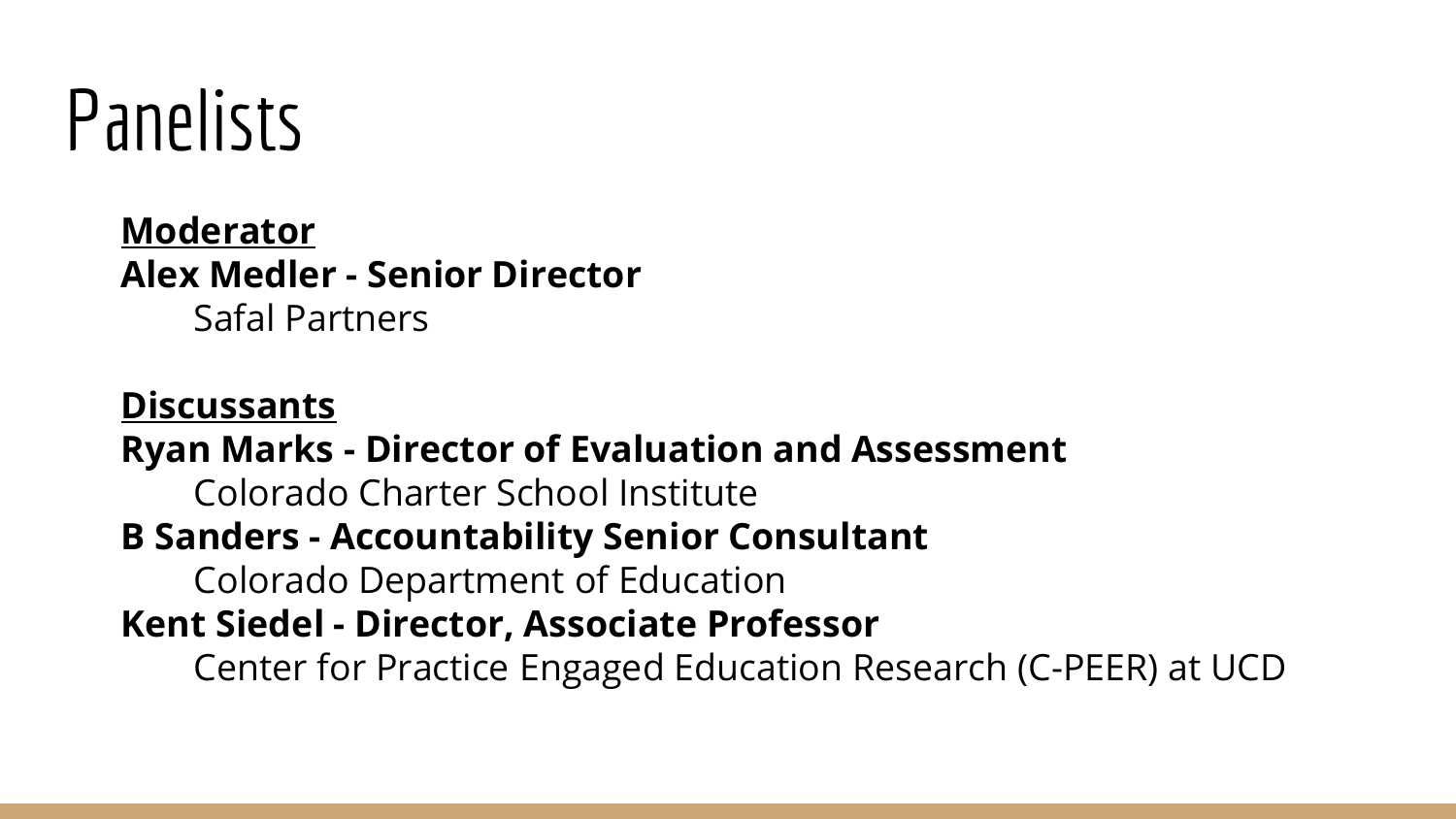## Agenda

- Task Force Overview & Purpose
- Primary Questions & Outcomes
- Key Takeaways & Implications
- Next Steps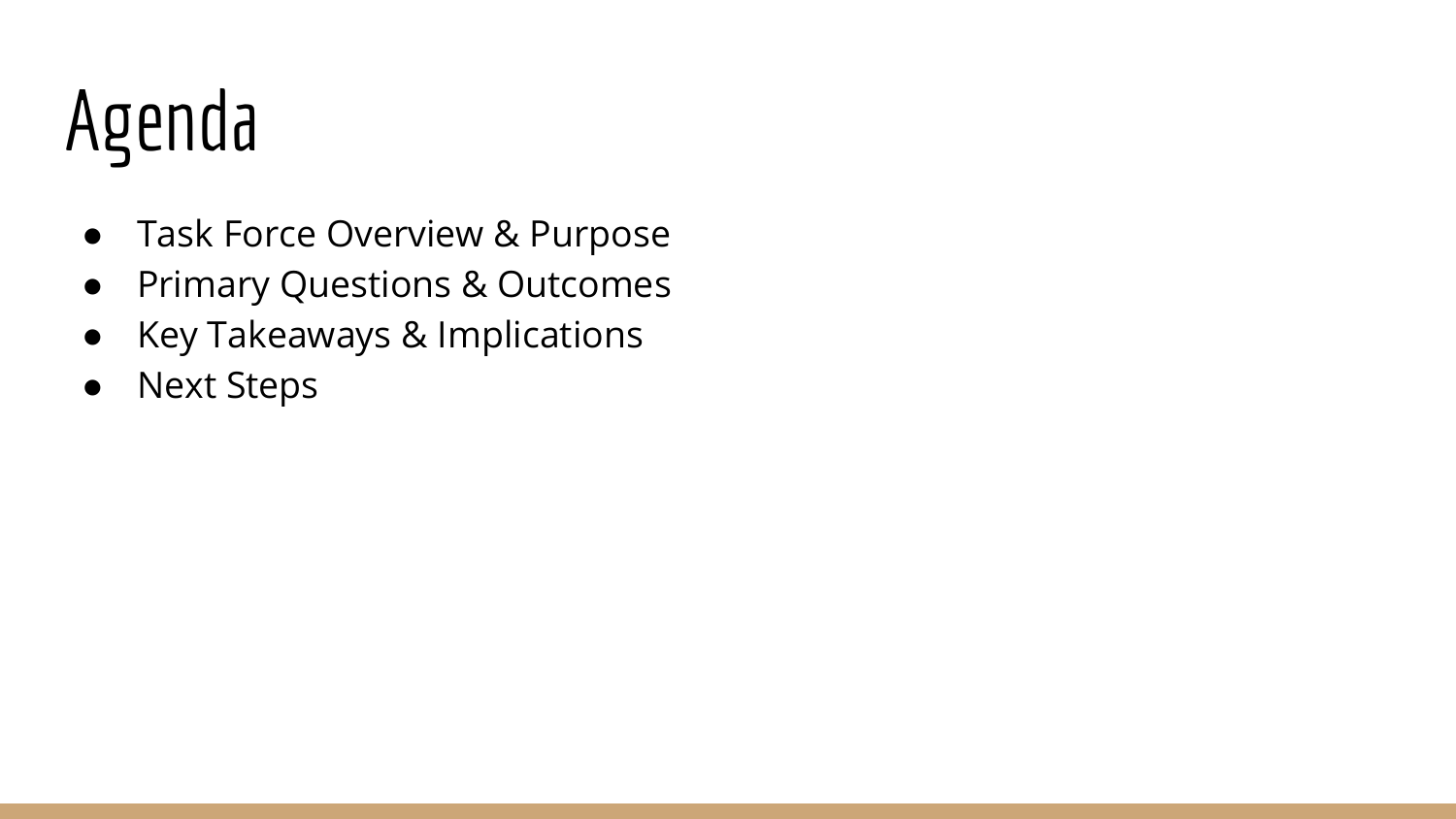## CSI AEC Task Force Overview & Purpose

To ensure appropriate, transparent, and rigorous accountability and oversight for AECs in its current portfolio and future AECs by increasing the understanding of required and optional measures and developing CSI policies and procedures and for the selection, submission, and verification of optional measures.

- District authorizer and CSI-focused
- Charter AEC engagement only
- CDE, CLCS, and higher education participation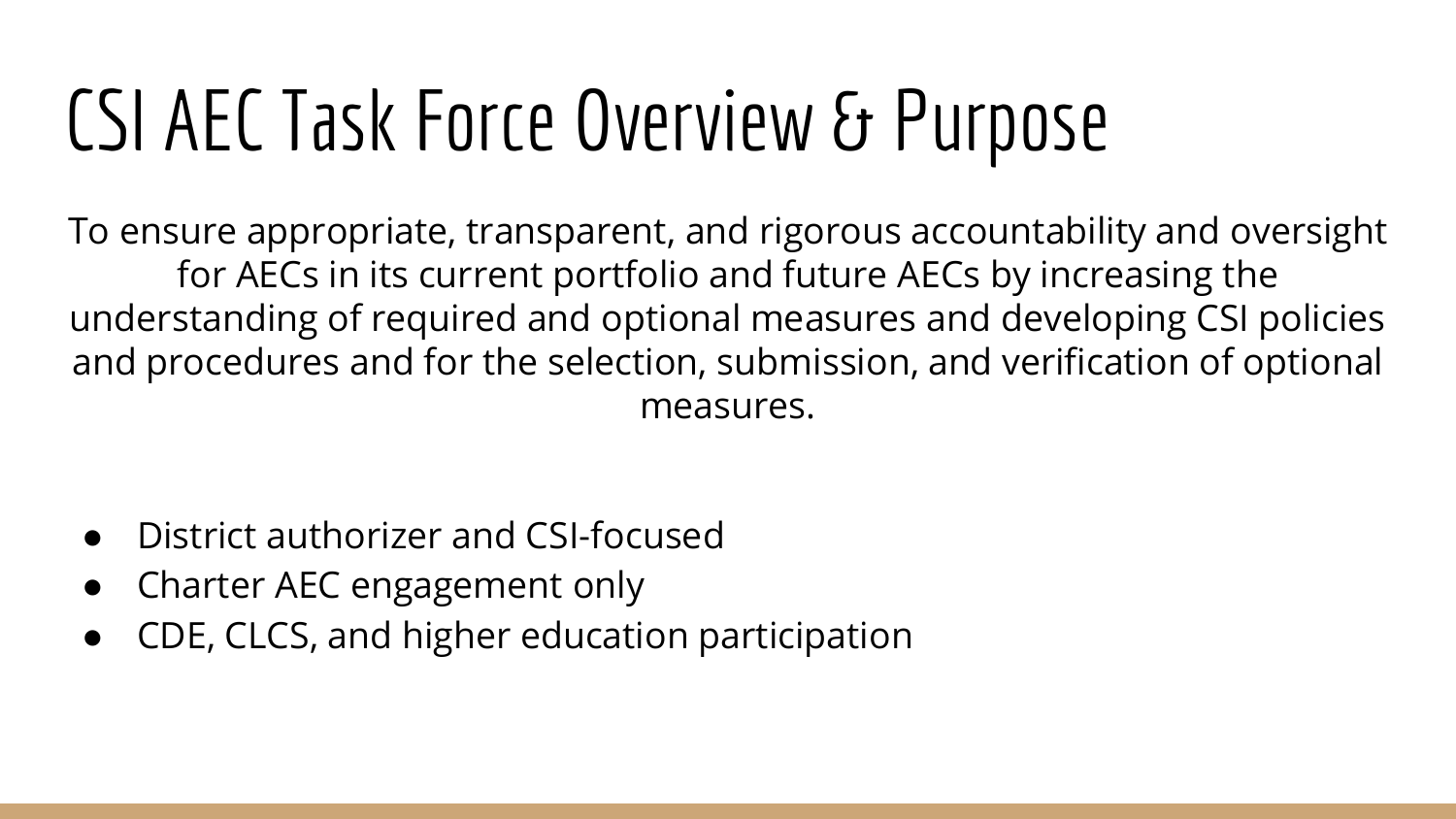## Three Primary Questions



1. How can CSI improve its own process and timeline for finalizing optional measures for AECs?



2. How should the school and the authorizer deliberate over which optional measures to include in the AEC School Performance Framework?



3. What is required to sufficiently clarify how an optional measure is operationalized?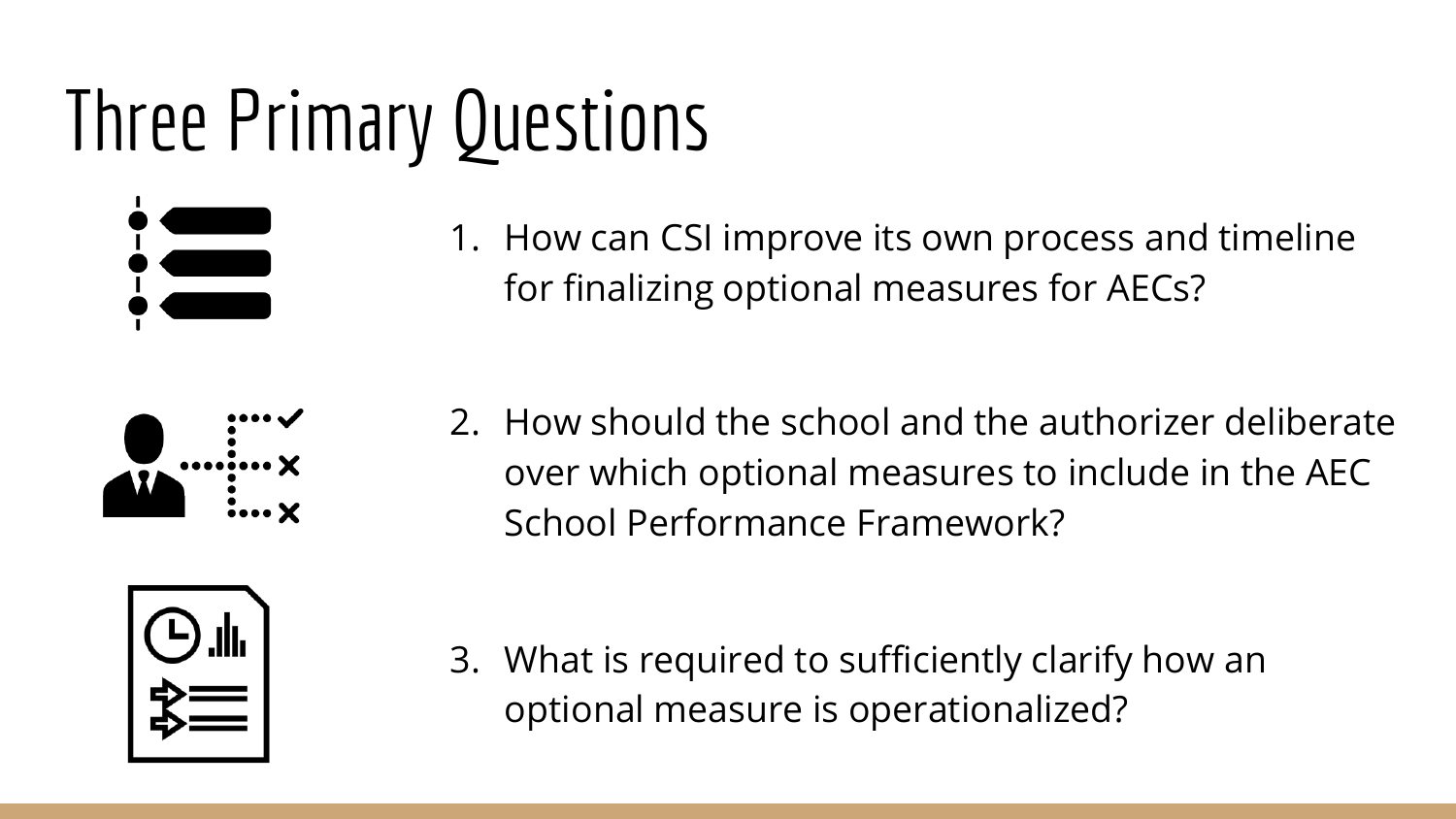#### Question 1. How can we improve the process and timeline for finalizing optional measures for AECs?

- Selecting vs. building measures
- Annual selection of measures timeline
- Annual submission of measures timeline
- School board capacity

**Selection of Measures** 

| <b>No Change to Measures</b>                                                |                                                                                   |                   |                                                                                                                  |                                                                                                                                               |                                                                   |  |
|-----------------------------------------------------------------------------|-----------------------------------------------------------------------------------|-------------------|------------------------------------------------------------------------------------------------------------------|-----------------------------------------------------------------------------------------------------------------------------------------------|-------------------------------------------------------------------|--|
| Notification<br>that no<br>changes are<br>proposed                          |                                                                                   |                   |                                                                                                                  | Measures are approved by AEC and authorizer/ district                                                                                         |                                                                   |  |
| Apr.                                                                        | May                                                                               |                   | Iune                                                                                                             | July                                                                                                                                          | Aug.                                                              |  |
| <b>Minor Changes to Measures</b>                                            |                                                                                   |                   |                                                                                                                  |                                                                                                                                               |                                                                   |  |
| <b>Notification</b><br>that changes<br>are proposed                         | Discussion<br>regarding proposed<br>changes and review<br>of proposed<br>measures |                   | Review of technical and<br>accountability implications of<br>changes, data availability, and<br>board engagement |                                                                                                                                               | Measures are<br>approved by<br>AEC and<br>authorizer/<br>district |  |
| <b>Submission of Measures</b>                                               |                                                                                   |                   |                                                                                                                  |                                                                                                                                               |                                                                   |  |
| Aug.                                                                        | Oct.                                                                              | Feb.              | Iune                                                                                                             |                                                                                                                                               |                                                                   |  |
| Measures are Fall data<br>approved by submission<br>authorizer/<br>district |                                                                                   | data<br>data pull | Mid-year End of year<br>data<br>data pull                                                                        | Data<br>Authorizer/<br>validation and<br>district<br>AEC and / data pull submission/submission/ verification approval of submitted to<br>data | Measures<br>and data are<br><b>CDE</b>                            |  |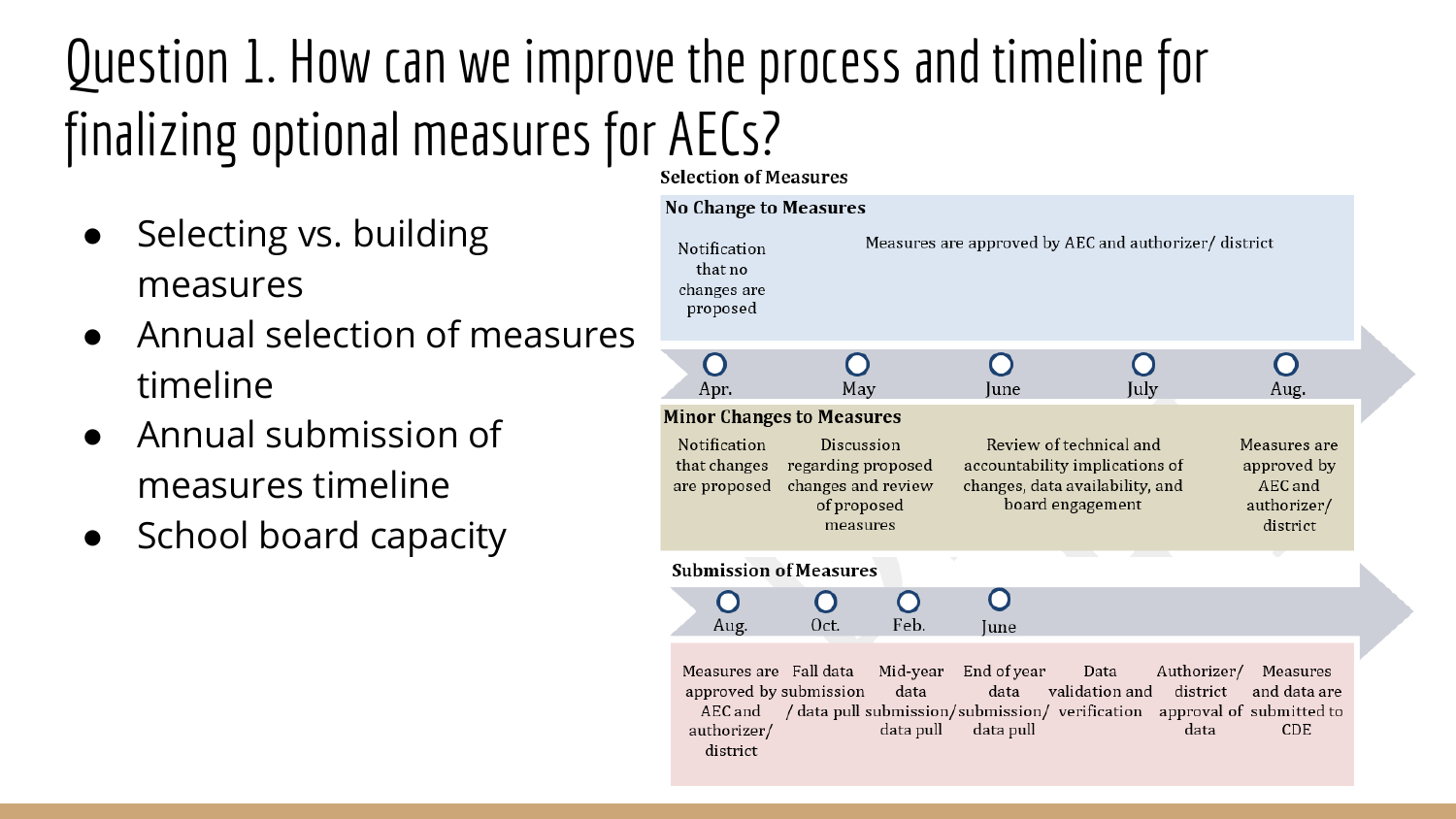Question 2. How should the school and the authorizer decide which optional measures to include in the AEC SPF?

- AEC Student Experience Fishbowl
- Researcher Perspectives
- "Indicator" system approach
- **Trust**
- Post-secondary and workforce readiness case study
- Student perception survey case study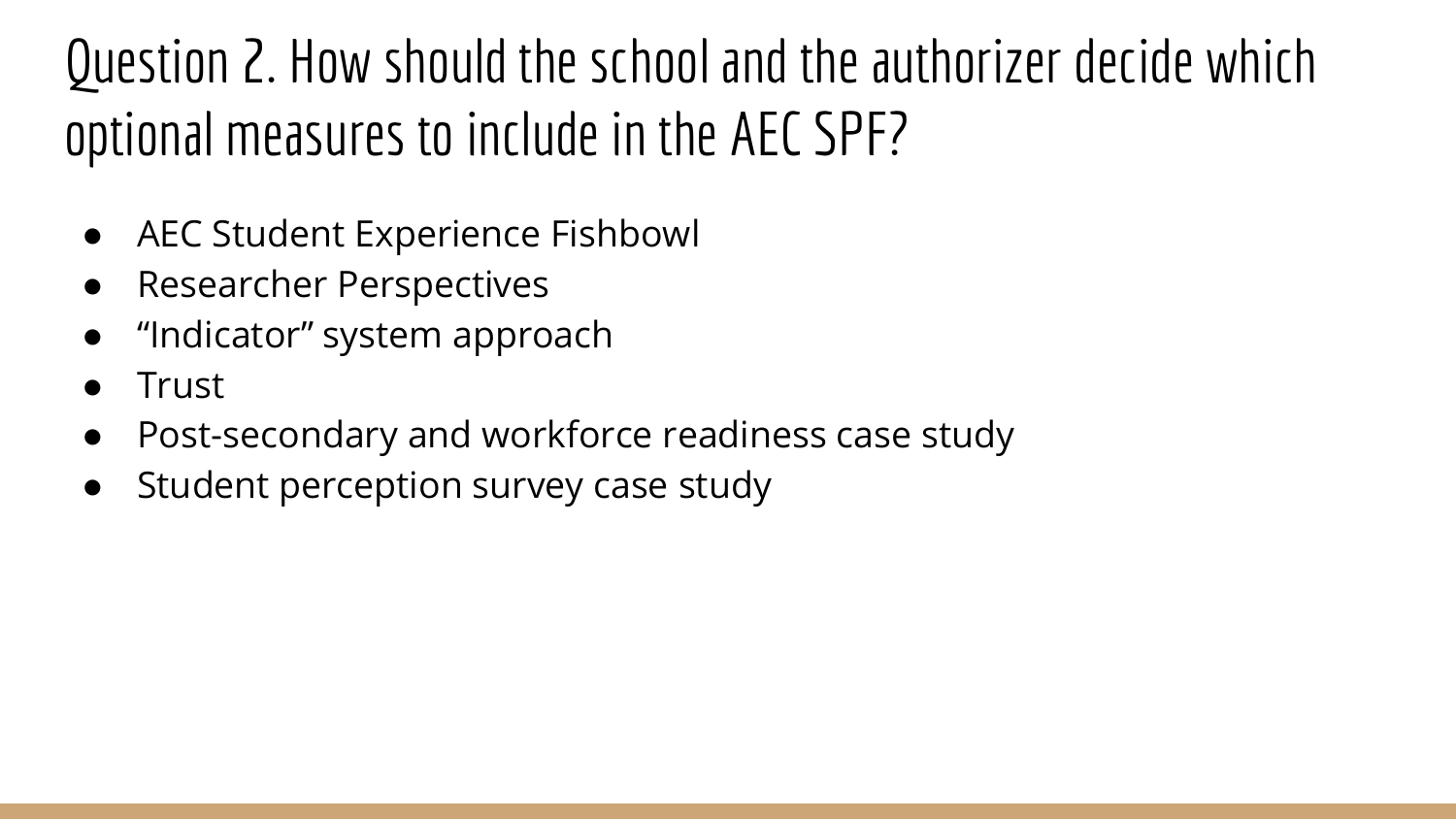Question 3. What is required to sufficiently clarify how an optional measure will be operationalized?

- How to set cut points?
	- Norm
	- Predictive expectation
	- Intervention based triggers
- Which students to include?
	- Reasonable coverage
	- Mobility
	- Random samples
	- School visits & observations
	- Personalized measurement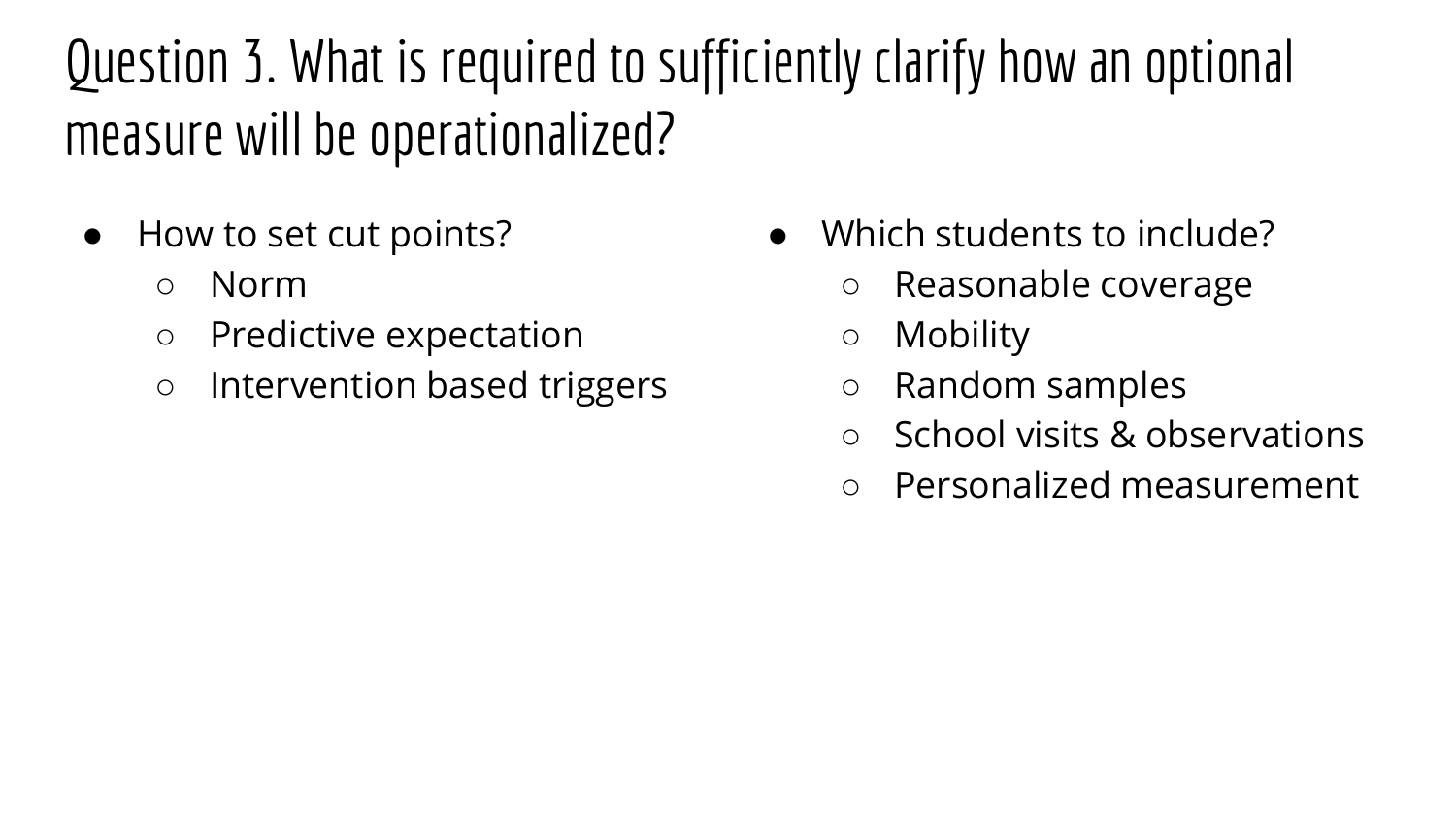## Key Takeaways...and implications for all schools

- 1. The relationship between a charter school and their authorizer is critical
- 2. Accountability is essential and can be multi-leveled and layered
- 3. Lots of work has already been done and should be utilized and built upon
- 4. Partners can provide schools and authorizers with additional capacity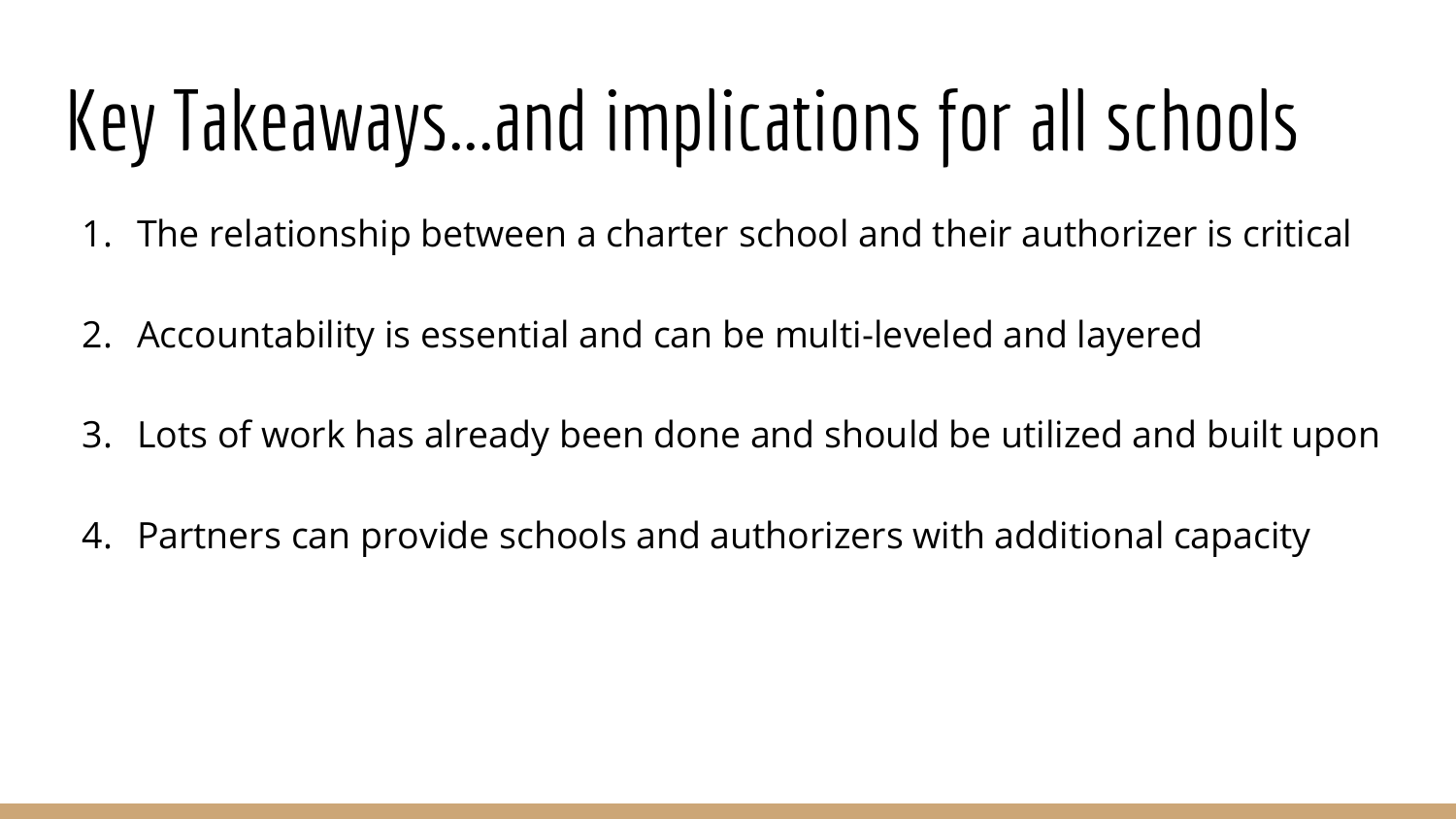## Develop Relationships

Building trust between the school and the authorizer is critical

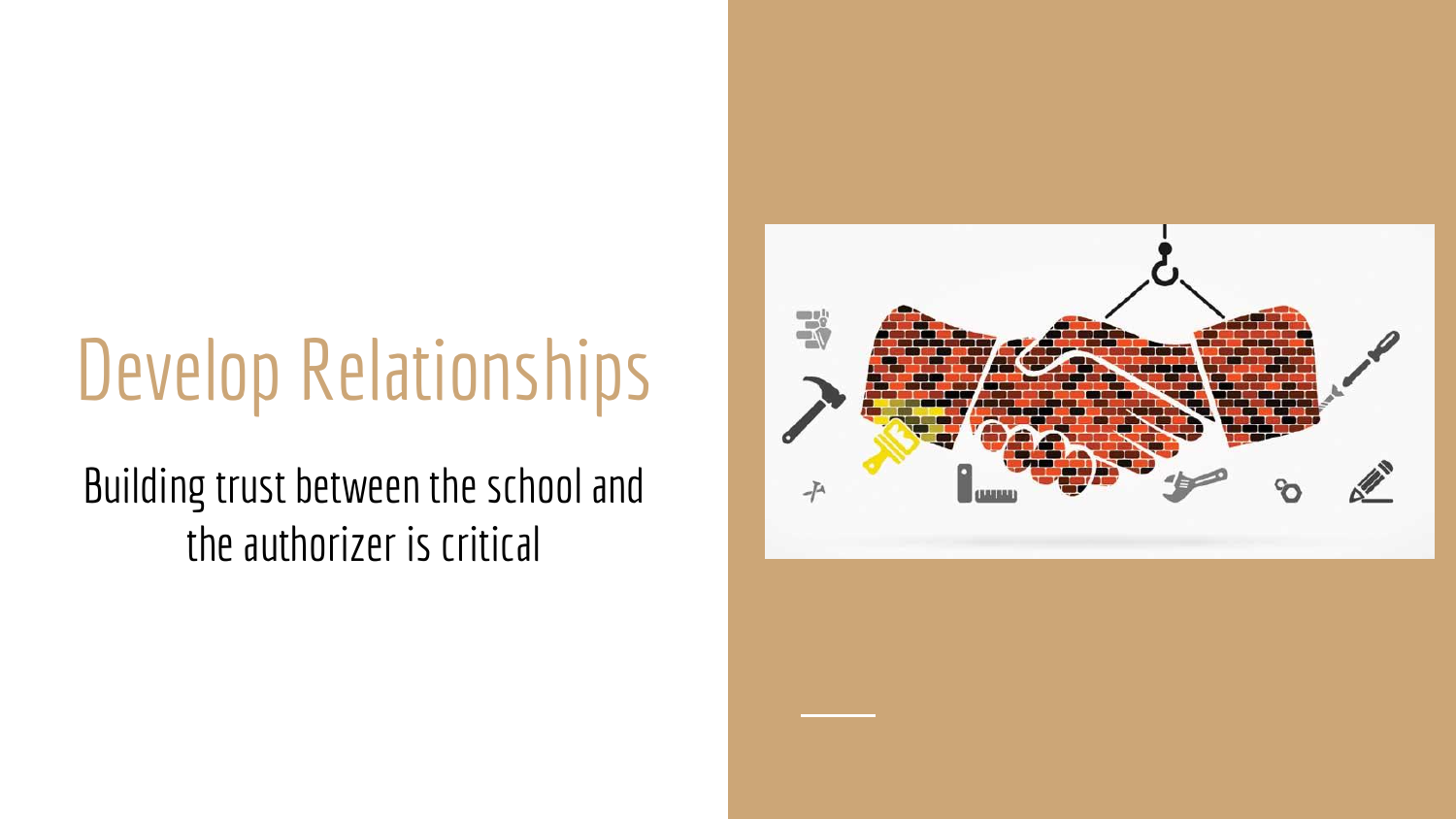### Indicator Approach

Multi-level system that allows for substantive discussion AND opportunity for follow up conversations

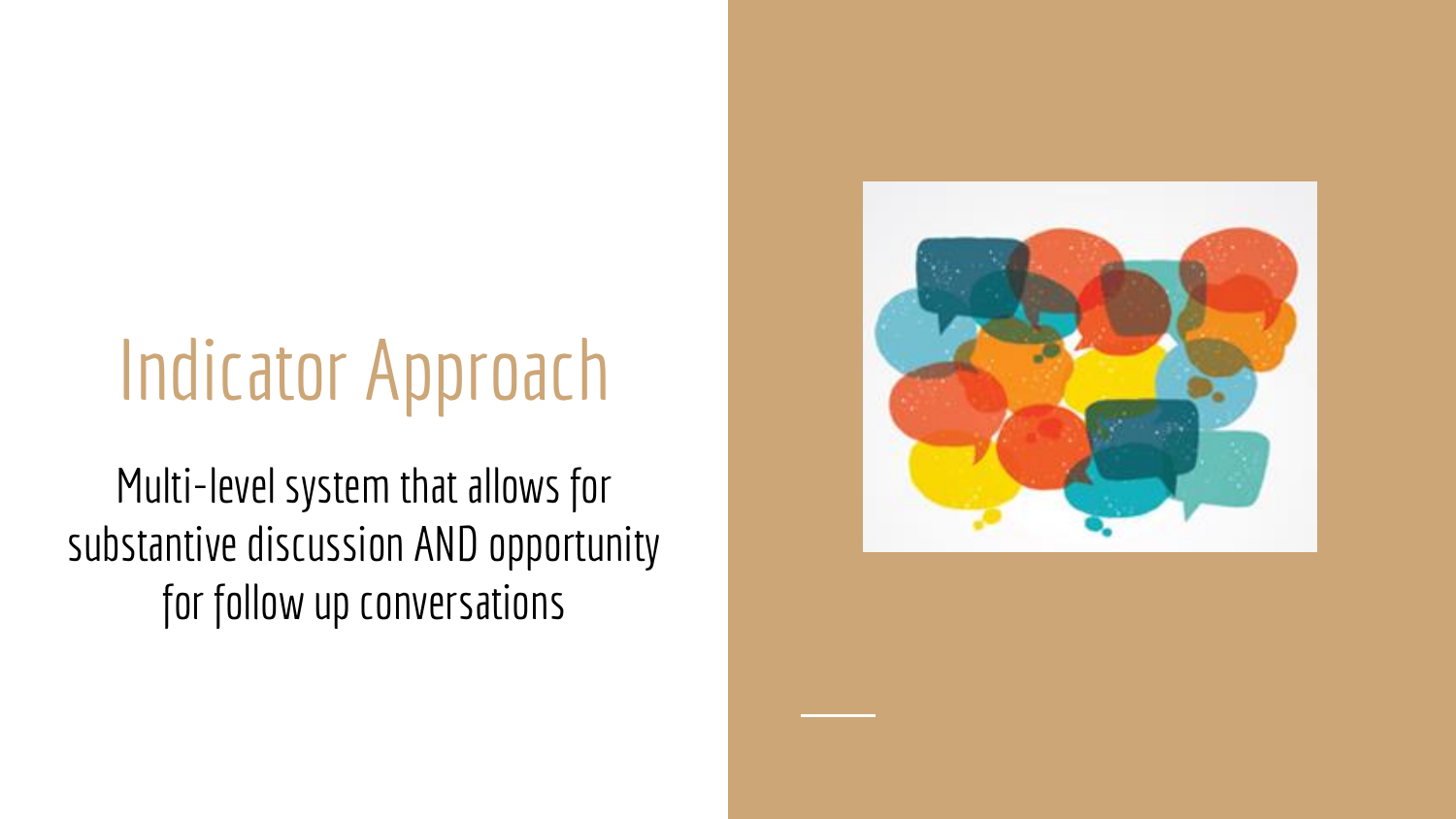## Existing Measures Resource Bank

Develop and expand the bank of existing measures from which schools can select

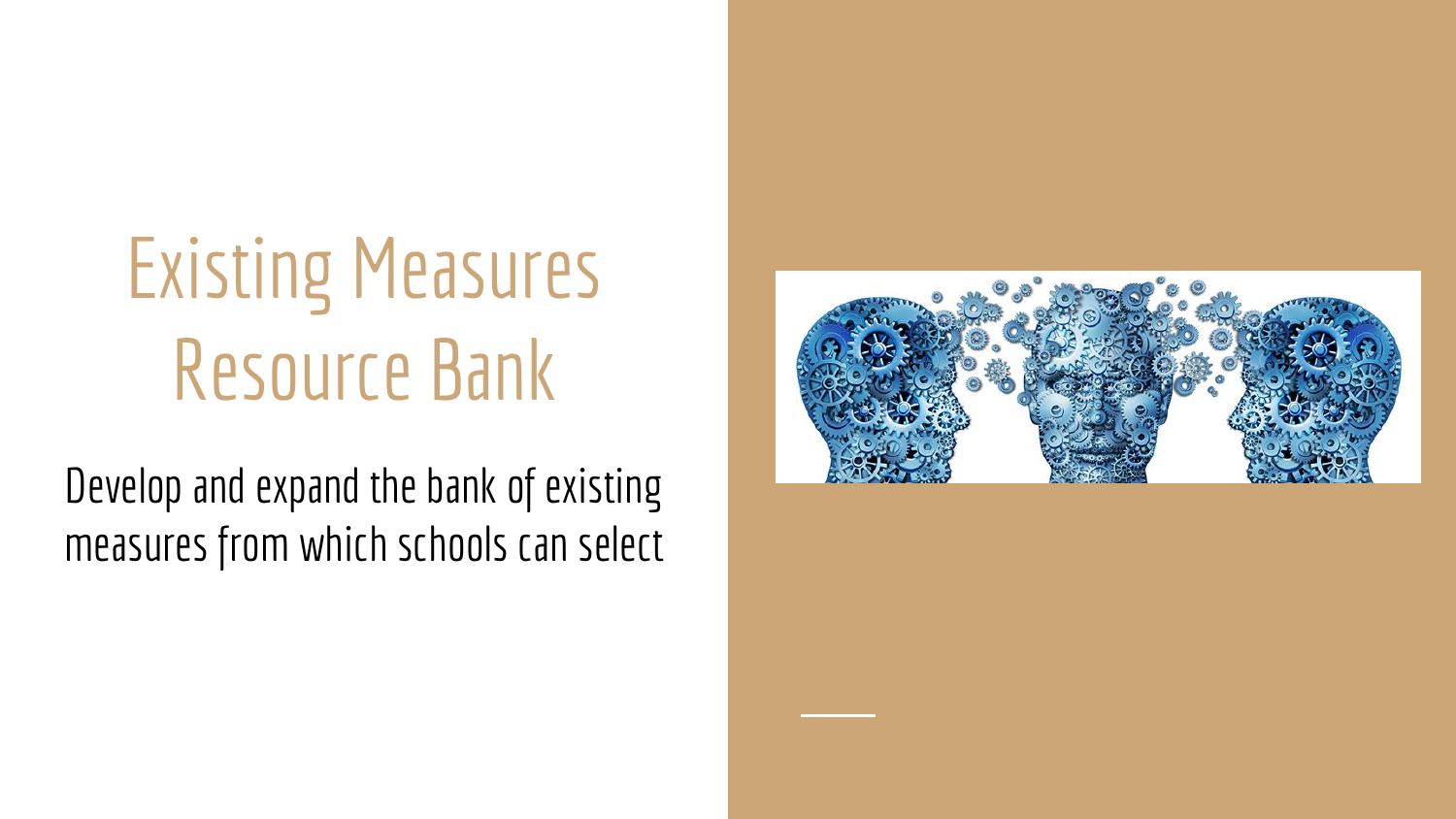### Leverage Partnerships

Partners (e.g. CACSA and higher education) can support the development of new measures and standards

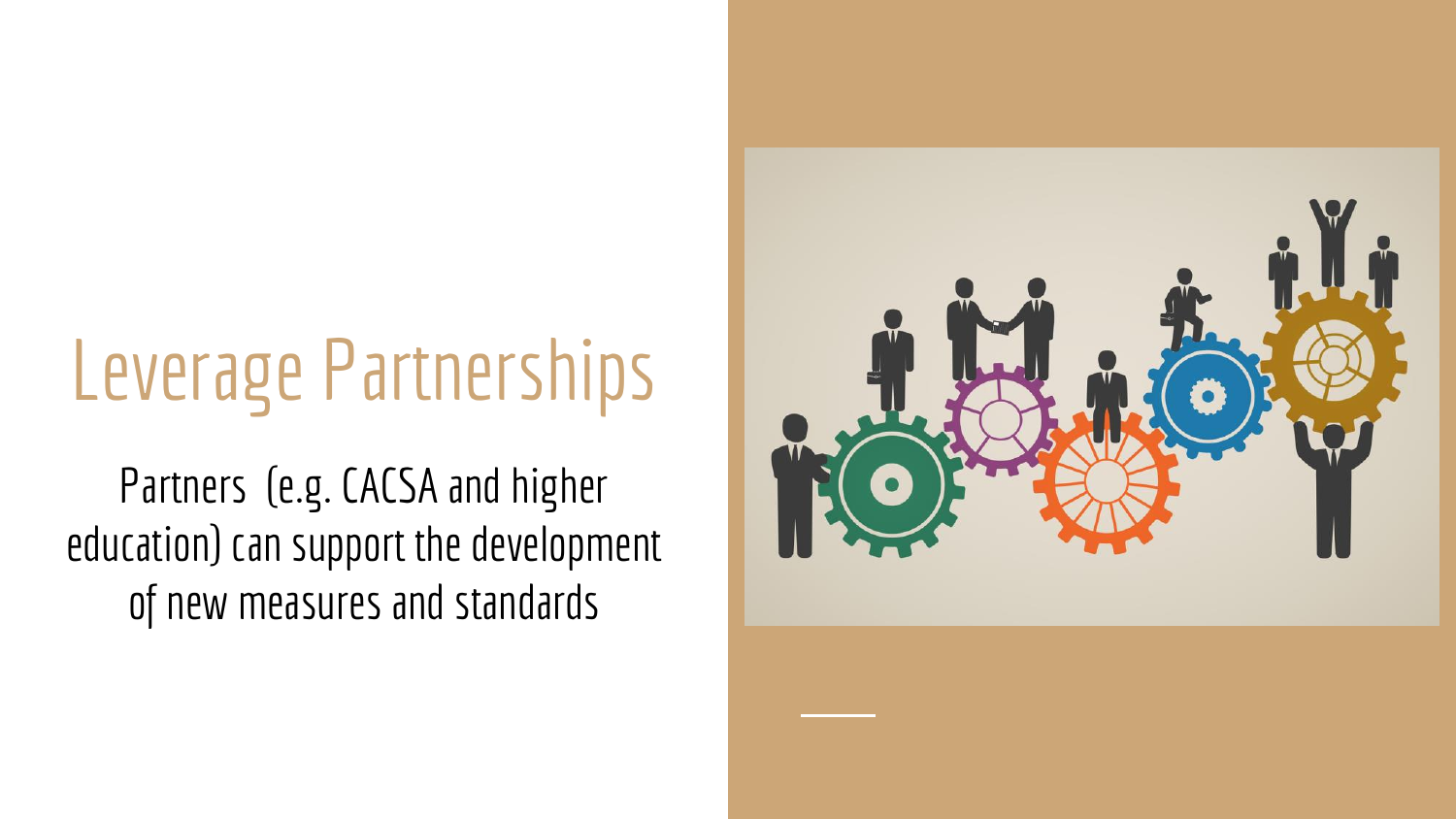## Next Steps

- Release white paper (provide email address to be included on distribution list)
- CSI policy revisions and approval
- Expand bank of robust and useable measures
- Work with experts to explore how to provide resources that make it possible for researchers and experts to support this work
- Provide technical assistance to boards of schools, and to authorizers and authorizer boards
- Encourage decision makers to spend more time in schools.
- Explore the idea of indicator system as framing strategy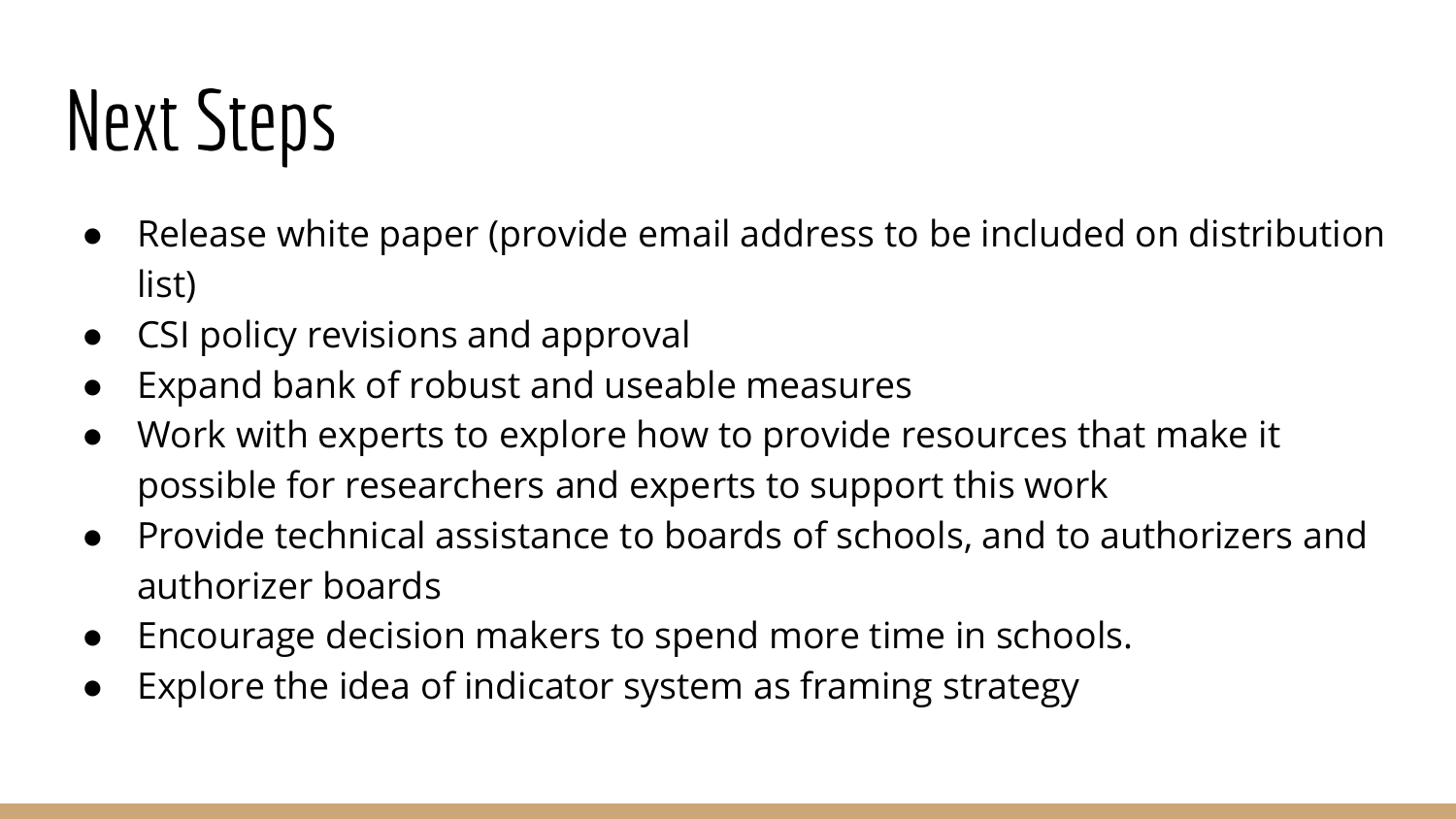### CDE Resources for Mission-specific Measures

B and CDE resources for charters to develop mission specific measures